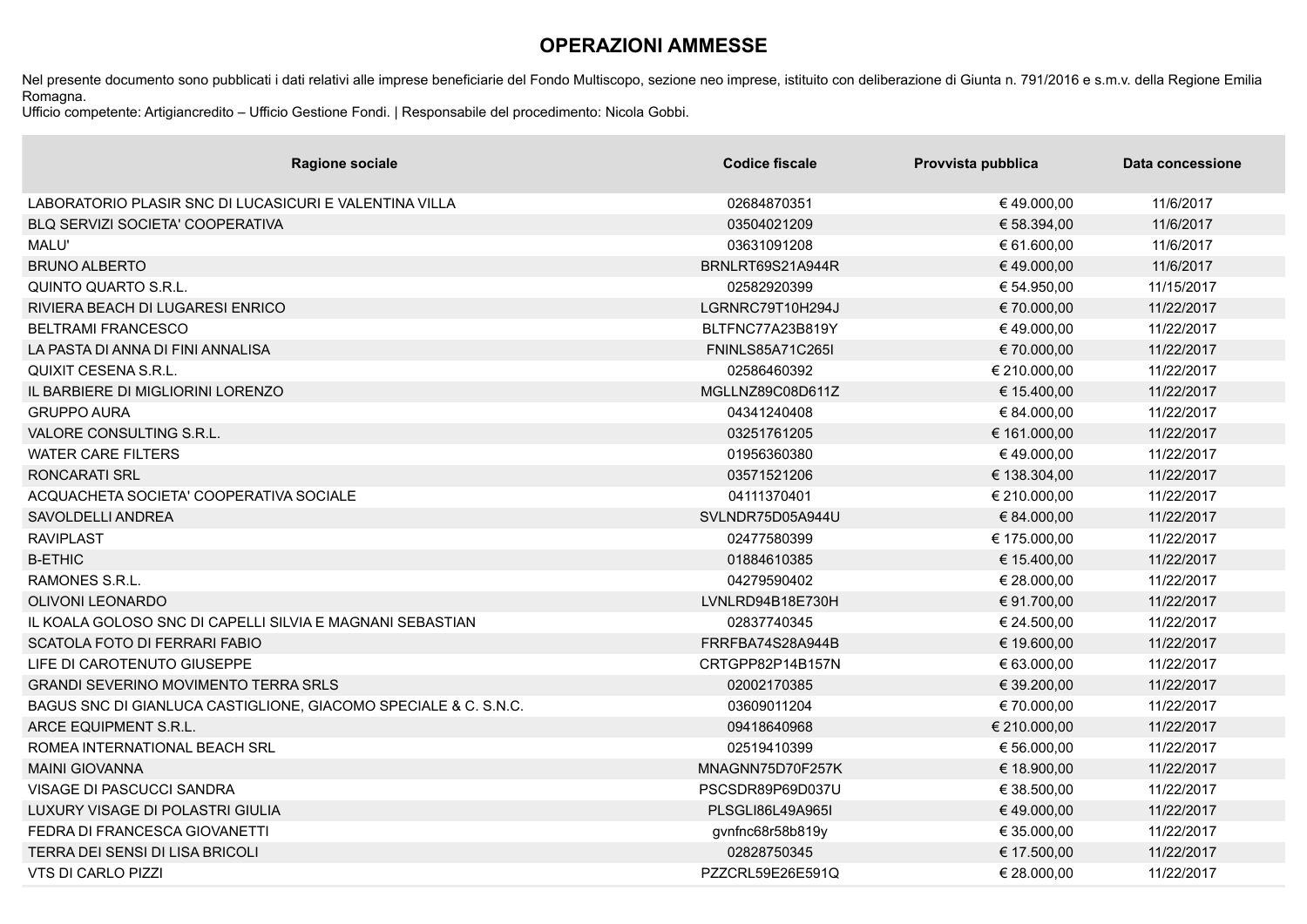| <b>Ragione sociale</b>                                         | Codice fiscale   | Provvista pubblica | Data concessione |
|----------------------------------------------------------------|------------------|--------------------|------------------|
| <b>FRANZONI ANGELA</b>                                         | FRNNGL64H51G337H | € 70.000,00        | 11/22/2017       |
| <b>HUMUS FOOD SRL</b>                                          | 02809730340      | € 14.000,00        | 11/22/2017       |
| <b>GELATERIA GUICCIARDI DI GUICCIARDI CRISTIANO E C. SNC</b>   | 03761810369      | € 63.000,00        | 11/22/2017       |
| CONSORZIO W3MAKE.IT                                            | 02556710396      | € 126.000,00       | 11/29/2017       |
| LIVE 4 FIT SRL                                                 | 03760120364      | €49.000,00         | 11/29/2017       |
| LUCKY COMPANY S.R.L.                                           | 02814340341      | € 126.000,00       | 11/29/2017       |
| <b>INMM</b>                                                    | 01891240382      | € 85.050,00        | 12/20/2017       |
| ARIES 2.0 DI ZUNGRI EUGENIO & C.                               | 03587371208      | € 70.000,00        | 12/20/2017       |
| <b>RICCIO CIRO</b>                                             | RCCCRI73S09C495P | € 37.100,00        | 12/20/2017       |
| <b>CLOUDFIRE SRL</b>                                           | 02764700353      | € 175.000,00       | 12/20/2017       |
| <b>TEA ELETTRONIC SRL</b>                                      | 03621941206      | € 154.000,00       | 12/20/2017       |
| <b>TECNOEFFE</b>                                               | 03641560366      | € 78.400,00        | 12/20/2017       |
| DATTILO VIAGGI DI DATTILO MICHELE                              | DTTMHL96M28I874H | €42.000,00         | 12/20/2017       |
| AUTO OFFICINA "STATALE 45" DI BAFICO FABRIZIO                  | BFCFRZ71R23E488T | € 24.500,00        | 12/20/2017       |
| DELMO S.R.L.                                                   | 02538870391      | € 112.000,00       | 12/20/2017       |
| CRISTINA DELLAPASQUA                                           | DLLCST83A58C573B | € 56.000,00        | 12/20/2017       |
| ROVERELLA MG SRL                                               | 01951130382      | € 63.000,00        | 12/20/2017       |
| N.C. AUTO S.R.L.                                               | 04340120403      | € 175.000,00       | 12/20/2017       |
| ASSI.BIO.CLIMA                                                 | 02774040352      | €45.500,00         | 12/20/2017       |
| <b>E.DENTICA SRL</b>                                           | 04283000406      | € 105.000,00       | 12/20/2017       |
| MACELLERIA F.LLI FANTI DI FANTI EMANUELE E C. S.N.C.           | 02590520397      | € 28.000,00        | 12/20/2017       |
| <b>VANITY DI MERCATI ENRICA</b>                                | MRCNRC75P41F205L | € 27.300,00        | 12/20/2017       |
| <b>BPM MECCANICA S.R.L.</b>                                    | 03609521202      | € 70.000,00        | 12/20/2017       |
| <b>ZANNONI ENRICO</b>                                          | ZNNNRC91D13A558X | € 91.000,00        | 12/20/2017       |
| <b>NEWCO SRL</b>                                               | 03642601201      | € 210.000,00       | 12/20/2017       |
| OSTERIA BACCABIANCA DI VOTANO DONATO E CUCCONI BEATRICE SNC    | 02751580354      | € 70.000,00        | 12/20/2017       |
| TNF DI GIANFRANCO FANTI                                        | FNTGFR64B21H945M | € 64.050,00        | 12/20/2017       |
| MACELLERIA DOLOMITI DI CARBOGNO PIETRO                         | CRBPTR88L16H786G | € 35.000,00        | 12/20/2017       |
| MOZZABELLA ITALIA SRL                                          | 03368411207      | €49.000,00         | 12/20/2017       |
| <b>BASSI MATTIA</b>                                            | BSSMTT90M07E730A | € 28.000,00        | 12/20/2017       |
| KEIK DI DEBBIA ELENA KAREN EDELWEISS & C.                      | 03764210369      | € 25.985,40        | 12/20/2017       |
| UNICA DI TUMMARELLO VALENTINA E C. S.A.S.                      | 02590140394      | € 35.000,00        | 12/20/2017       |
| <b>ELEMENTS</b>                                                | 04113900403      | € 68.880,00        | 12/20/2017       |
| AUTOCARROZZERIA BRANDELLI DI PROSPERO MUZIO                    | MZUPSP70S07F205O | € 35.000,00        | 12/20/2017       |
| BECMET S.R.L.                                                  | 03313471207      | € 38.500,00        | 12/20/2017       |
| <b>SIDITEC</b>                                                 | 02835900347      | € 84.000,00        | 12/20/2017       |
| VINS S.R.L.                                                    | 03743240362      | € 171.500,00       | 12/20/2017       |
| FARMACIA PIAN DI MACINA SNC                                    | 03663511206      | € 98.000,00        | 1/25/2018        |
| VENTURI PASTA FRESCA DI VENTURI ALESSANDRO, MATTEO & C. S.A.S. | 04356370405      | € 210.000,00       | 1/25/2018        |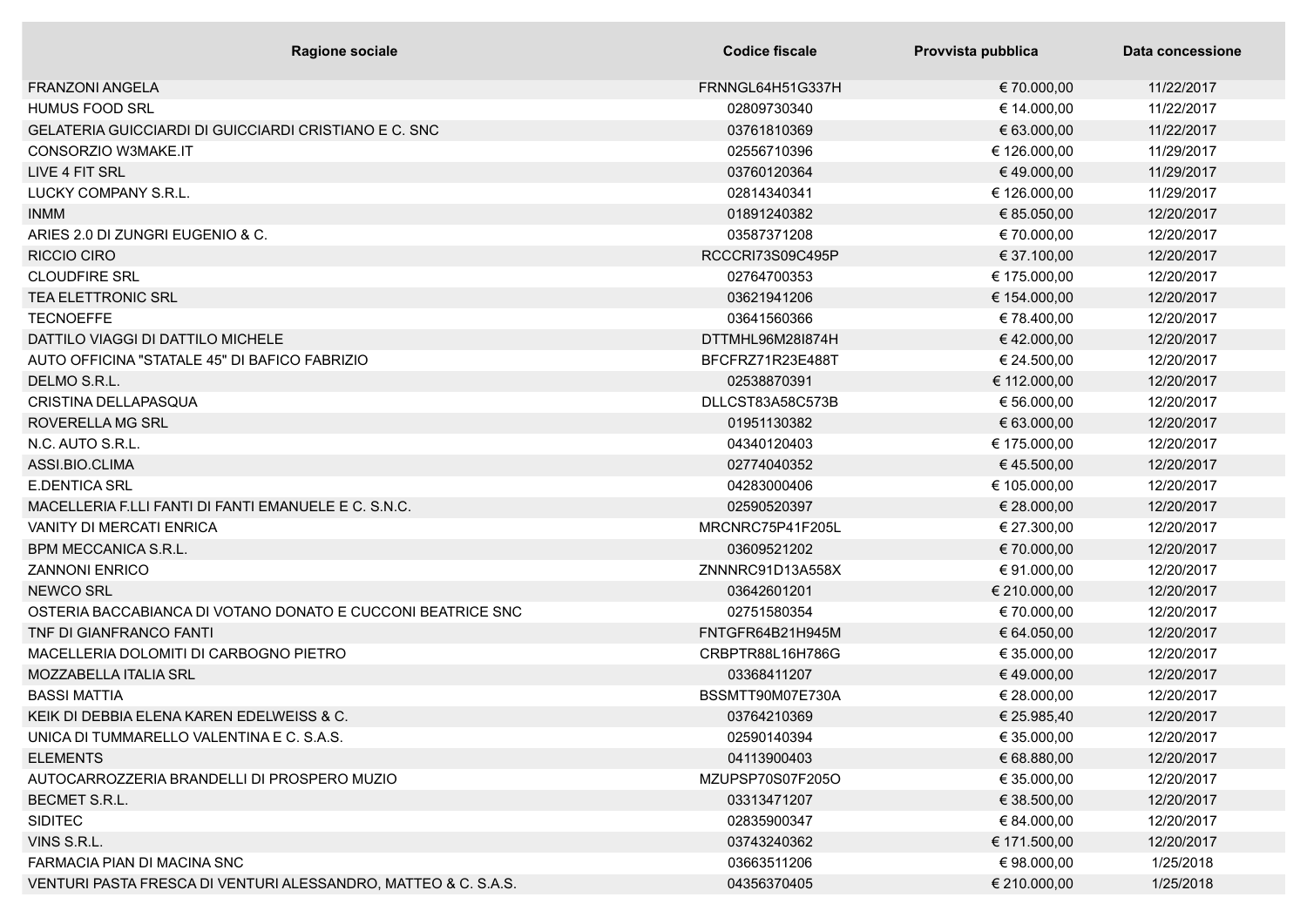| <b>Ragione sociale</b>                                                                     | Codice fiscale   | Provvista pubblica | Data concessione |
|--------------------------------------------------------------------------------------------|------------------|--------------------|------------------|
| LA DOLCE VITA SRL                                                                          | 02528360395      | € 70.000,00        | 1/25/2018        |
| <b>MEDICI MASSIMILIANO</b>                                                                 | MDCMSM71M03F288M | €42.000,00         | 1/25/2018        |
| JIO ART DI DEBORA BOSCARINO                                                                | BSCDBR91A49G467Z | €42.000,00         | 1/25/2018        |
| <b>FRASSON FRANCESCO</b>                                                                   | 03650271202      | € 63.000,00        | 1/25/2018        |
| <b>GAMBERINI DAVIDE</b>                                                                    | GMBDVD84P30A944D | € 84.000,00        | 1/25/2018        |
| <b>G.E.T. GRANDI ENGINEERING TEAM</b>                                                      | 03484571207      | € 70.000,00        | 1/25/2018        |
| A.M.                                                                                       | 03561701206      | € 144.550,00       | 1/25/2018        |
| FORNACE DI FOSDONDO SOCIETA' COOPERATIVA                                                   | 02725420356      | € 140.000,00       | 1/25/2018        |
| <b>PANCAKE GROUP SRL</b>                                                                   | 03835621206      | € 70.000,00        | 1/25/2018        |
| <b>EDONIO</b>                                                                              | 03642571206      | € 35.000,00        | 2/28/2018        |
| <b>NEW LIFE ITALY</b>                                                                      | 04301200400      | € 105.000,00       | 2/28/2018        |
| <b>BIRRA BELLAZZI SRL</b>                                                                  | 03286481209      | € 32.200,00        | 2/28/2018        |
| FARMACIA NUOVA SNC DEI DOTTORI VIONI FRANCESCO E CASARELLI FABIO                           | 02771580350      | € 140.000,00       | 2/28/2018        |
| CLEANOSOPHY DI CARLOTTA MARIELLA                                                           | CRLMLL73D49A202L | € 56.000,00        | 2/28/2018        |
| <b>FM MOTORCYCLES</b>                                                                      | 03762720369      | € 31.500,00        | 2/28/2018        |
| GARDEN GARAGE SOCIETÀ IN NOME COLLETTIVO DI GILIOLI MARCO & GUIDETTI MIRCO                 | 03741740363      | € 21.000,00        | 2/28/2018        |
| MA, MA, DISTRIBUZIONE SRL                                                                  | 02584630392      | € 84.000,00        | 2/28/2018        |
| <b>SAGLIMBENI GIANLUCA</b>                                                                 | SGLGLC92L14L042O | € 70.000,00        | 2/28/2018        |
| <b>WERAIN S.R.L.</b>                                                                       | 03777580360      | € 112.000,00       | 2/28/2018        |
| <b>METI SRL</b>                                                                            | 03676741204      | € 41.300,00        | 2/28/2018        |
| FORLI' AMBIENTE SOCIETA' COOPERATIVA                                                       | 04222510408      | € 168.000,00       | 2/28/2018        |
| <b>MASSIMO GALLO</b>                                                                       | GLLMSM73A17E289N | € 63.000,00        | 2/28/2018        |
| CF DI CAROLINA FERIOLI                                                                     | FRLCLN90A53A944R | €42.000,00         | 3/28/2018        |
| AL RITROVO DI FABRIZIO DETTORI                                                             | DTTFRZ88M13H792N | € 35.000,00        | 3/28/2018        |
| FARMACIA S. BARTOLOMEO DELLE DOTT.SSE BENZI BARBARA, MORINI ILENIA E PO<br>CARLOTTA S.N.C. | 03785250360      | € 105.000,00       | 3/28/2018        |
| <b>MACIO SRL</b>                                                                           | 02857320341      | € 63.000,00        | 3/28/2018        |
| ACETAIA CAZZOLA E FIORINI                                                                  | 03555150360      | € 140.000,00       | 3/28/2018        |
| UNGUREANU CRISTINA                                                                         | NGRCST78P50Z129T | € 14.000,00        | 3/28/2018        |
| <b>CASA TARTARI</b>                                                                        | 03653291207      | € 21.000,00        | 3/28/2018        |
| OTTODISETTEMBRE S.R.L.                                                                     | 02817310341      | € 50.400,00        | 3/28/2018        |
| I MORI STOCK PRICE EQUIPMENT S.R.L.                                                        | 04330380405      | € 17.500,00        | 3/28/2018        |
| M.I.D. DI D'ANGELO ARMANDO, IAVARONE ANGELO E MELE GIUSEPPE SNC                            | 04355990401      | € 28.000,00        | 3/28/2018        |
| <b>CTE DIGITAL BROADCAST</b>                                                               | 04912770288      | € 114.100,00       | 3/28/2018        |
| <b>TEKO BROADCAST</b>                                                                      | 03614281206      | €42.000,00         | 3/28/2018        |
| CAFFETTERIA PASTICCERIA MYA DI PUGLISI ROMINA                                              | PGLRMN74D41F377Z | € 84.000,00        | 4/12/2018        |
| S.P.M.                                                                                     | 01981360389      | € 203.000,00       | 4/12/2018        |
| <b>WELLNESS FRUIT</b>                                                                      | 01822060438      | € 35.000,00        | 4/12/2018        |
| L'ALTRO IO DI ANNOVI PAOLA                                                                 | NNVPLA67P56F257J | € 35.000,00        | 4/12/2018        |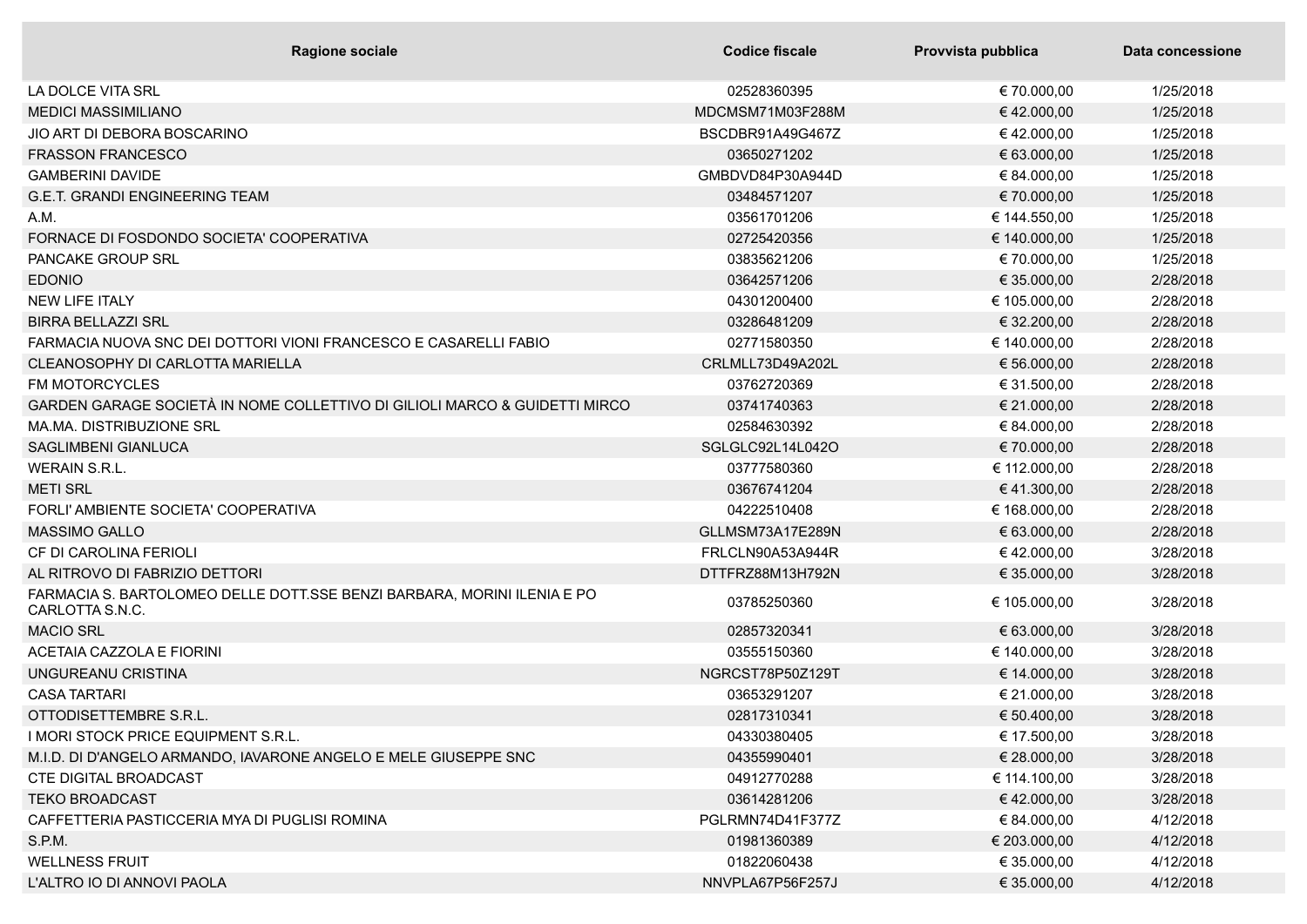| <b>Ragione sociale</b>                               | <b>Codice fiscale</b> | Provvista pubblica | Data concessione |
|------------------------------------------------------|-----------------------|--------------------|------------------|
| <b>COME NA VOLTA</b>                                 | 02753200357           | € 35.000,00        | 4/24/2018        |
| RIMINI URBAN S.R.L.                                  | 04294550407           | €42.000,00         | 4/24/2018        |
| FORM S.R.L.                                          | 02605170394           | €42.000,00         | 6/19/2018        |
| DIEMME OVERPRINT SERVICE SRLS                        | 03685781209           | € 91.000,00        | 6/19/2018        |
| <b>FARAONE LUCA</b>                                  | FRNLCU89H10A944L      | € 59.500,00        | 6/19/2018        |
| <b>BARZAGLI FABIO</b>                                | BRZFBA75E10E289M      | € 52.500,00        | 6/19/2018        |
| C.Z SERVICE DI ZACCARI CRISTIANO                     | ZCCCST74M16D390I      | €42.000,00         | 6/19/2018        |
| <b>MALIDA</b>                                        | 04323250409           | € 63.000,00        | 6/19/2018        |
| <b>BRUNO OREFICERIA DI FOSCHINI JENNIFER</b>         | FSCJNF92L47H199Z      | € 29.400,00        | 8/2/2018         |
| <b>EVA VANNI</b>                                     | VNNVEA79S69H294M      | € 35.000,00        | 8/2/2018         |
| <b>ABACANTO SRL</b>                                  | 02818390342           | € 63.000,00        | 8/2/2018         |
| EUROLIGHT GROUP 1984                                 | 02624130411           | €42.000,00         | 8/2/2018         |
| <b>SVARIEP SRL</b>                                   | 02602930394           | € 70.000,00        | 8/2/2018         |
| TUTTOTAGLIATELLA SNC DI MAMBRINI M. CRISTINA E C.    | 03662791205           | €42.639,63         | 8/2/2018         |
| <b>LOMBARDI ANDREA</b>                               | LMBNDR77M29B819E      | €45.500,00         | 8/2/2018         |
| MABE S.N.C. DI BEROZZI E SCARPETTA                   | 03699521203           | € 50.400,00        | 8/2/2018         |
| OFFICINA DEL GRANO DI LO PILO PIETRO PAOLO GIUSEPPE  | LPLGPP88R10F463H      | € 56.000,00        | 8/2/2018         |
| HAC COMPANY S.R.L.                                   | 03534301209           | € 49.000,00        | 8/2/2018         |
| POT SHOP DI LUCA LUONGO & C. S.N.C.                  | 04388290407           | € 19.530,00        | 8/2/2018         |
| L'ORCHIDEA DI IVAN RUSTIGNOLI                        | RSTVNI71L02D704P      | € 21.000,00        | 8/2/2018         |
| METHIS OFFICELAB SOC COOP                            | 02764630352           | € 70.000,00        | 8/2/2018         |
| <b>MARMIROLI BORIS</b>                               | MRMBRS74P25H223K      | € 24.500,00        | 8/2/2018         |
| <b>IERARDI DAVIDE BENEDETTO</b>                      | RRDDDB95C31A944H      | € 140.000,00       | 8/2/2018         |
| ELLETECNICA S.R.L.                                   | 02607020399           | € 126.000,00       | 8/2/2018         |
| <b>CARTILLY DI ILENIA GUIDI</b>                      | Gdulni79l49a944g      | € 21.000,00        | 8/2/2018         |
| T.V.M. CUBE SNC DI IOTTI NICOLA E RUSTICHELLI ANDREA | 02779660352           | € 49.000,00        | 8/2/2018         |
| <b>IANNACOM</b>                                      | 03328771203           | € 175.000,00       | 8/2/2018         |
| ROVATTI MANUEL                                       | RVTMNL84S24H223X      | € 22.050,00        | 8/2/2018         |
| <b>BELLO SALVATORE</b>                               | BLLSVT59L24Z133E      | €49.000,00         | 8/2/2018         |
| OSTERIA DELLA CAPRA SRL                              | 02801520350           | € 210.000,00       | 8/2/2018         |
| NUOVA BUTOS HO.RE.CA. SOCIETA' COOPERATIVA           | 04380470403           | € 77.700,00        | 8/2/2018         |
| <b>ITIMERE S.R.L.</b>                                | 03669211207           | € 63.000,00        | 8/2/2018         |
| PICCOLI GIOVANNI                                     | PCCGNN89S21B180X      | € 59.500,00        | 8/2/2018         |
| PULVIRENTI MARCO                                     | PLVMRC87D28A944E      | € 84.000,00        | 8/2/2018         |
| <b>DINO SPURGHI SRL</b>                              | 02607310394           | € 175.000,00       | 8/2/2018         |
| NIELI CALOGERO GIUSEPPE                              | NLICGR83L30I533P      | € 84.000,00        | 8/2/2018         |
| MOLLICA DI DEL CANTO GIANLUCA                        | DLCGLC92M10F257G      | € 35.000,00        | 8/2/2018         |
| ZEBU' DI MARRA LUIGI                                 | MRRLGU81M21A944H      | €48.986,00         | 8/2/2018         |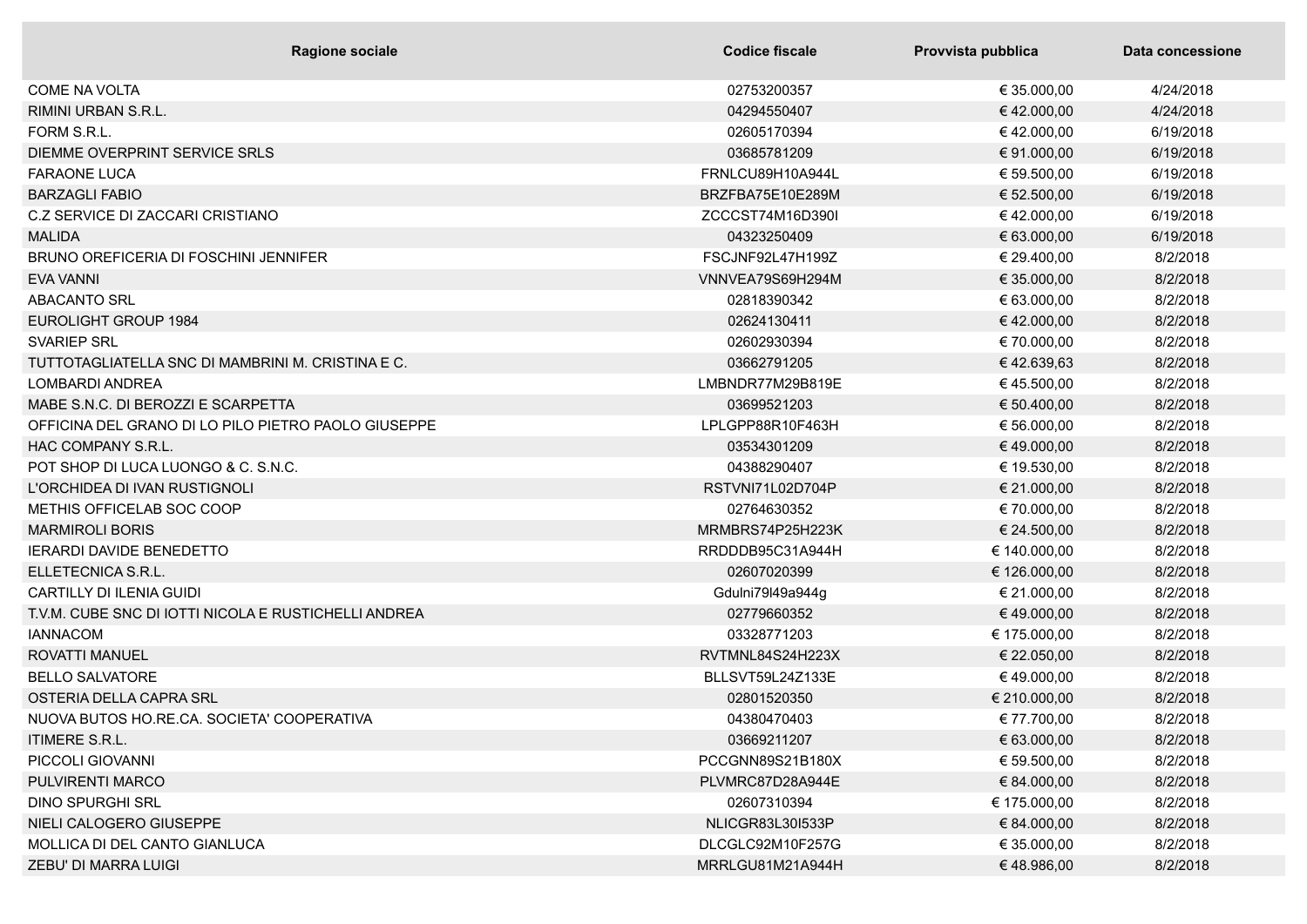| <b>Ragione sociale</b>                                                   | Codice fiscale          | Provvista pubblica | Data concessione |
|--------------------------------------------------------------------------|-------------------------|--------------------|------------------|
| CHALET SANTA MARIA DI GIANNERINI FRANCESCA                               | GNNFNC80R58A944E        | € 17.500,00        | 9/27/2018        |
| CHIMI CHURRI DI MARTINEZ GUILLERMO MANUEL                                | MRTGLR70E07Z600E        | € 84.000,00        | 10/24/2018       |
| PLASTO ZIP S.R.L.                                                        | 02853750343             | € 70.000,00        | 10/24/2018       |
| UNA CHICCA S.A.S. DI FERRANTE SONIA IOLANDA                              | 04410670402             | € 70.000,00        | 11/15/2018       |
| VILLA ROSA SOCIETA' COOPERATIVA SOCIALE ONLUS                            | 02579390390             | € 175.000,00       | 11/15/2018       |
| PHYSIS ESTETICA E ABBRONZATURA SNC DI RUBERTELLI GIADA E MARIONIM ICHELA | 02814310351             | €49.000,00         | 11/15/2018       |
| PURLING S.R.L.                                                           | 02583590399             | € 205.800,00       | 11/15/2018       |
| AUTOTRASPORTI BUCCI NICOLA                                               | BCCNCL89C17E730I        | € 77.000,00        | 11/15/2018       |
| NC TECNOLOGIE INNOVATIVE SRL                                             | 02564900393             | € 70.000,00        | 11/29/2018       |
| METALSKIP DI SCHIAPPA MICHAEL                                            | SCHMHL93A25G393K        | € 21.000,00        | 11/29/2018       |
| <b>STERIGAM</b>                                                          | 02630700355             | €42.000,00         | 11/29/2018       |
| MR. & MRS. P DI MATTEO PICCININI E RINALDI CANDIDA & C. S.N.C.           | 03617111202             | € 112.000,00       | 1/23/2019        |
| I PARRUCCHIERI DI MAZZONI STEFANIA                                       | MZZSFN68E59D704P        | € 16.047,50        | 1/23/2019        |
| FORNO MORDANO DI GUCI DANIEL                                             | GCUDNL76R14Z100E        | € 17.500,00        | 1/23/2019        |
| <b>PIANO B</b>                                                           | 03736681200             | € 105.000,00       | 1/23/2019        |
| <b>BALARDI GIANLUIGI</b>                                                 | BLRGLG64M02A944H        | € 84.000,00        | 1/23/2019        |
| <b>BORLENGO MASSIMILIANO</b>                                             | BRLMSM73E09L219P        | € 84.000,00        | 1/23/2019        |
| <b>BIASIN LAURA</b>                                                      | BSNLRA75A44D548C        | € 56.000,00        | 1/23/2019        |
| PALUMBO ANNA MARIA                                                       | PLMNMR76B50Z112K        | € 70.000,00        | 1/23/2019        |
| FERRAMENTA RAPPARINI S.N.C. DI FESTI LORENZO, LUCA ED ENRICO             | 03738531205             | € 101.500,00       | 1/23/2019        |
| <b>PRIMO PIANO SRL</b>                                                   | 02884170354             | € 84.000,00        | 1/23/2019        |
| IL CASALE DI COSTI ELISA                                                 | cstlse73h56g337y        | € 52.500,00        | 1/23/2019        |
| NICOLE CURA ESTETICA DI FORMIS NICOLE                                    | <b>FRMNCL96C70E253I</b> | € 52.500,00        | 1/23/2019        |
| <b>BIOPLANET</b>                                                         | 04249420409             | € 210.000,00       | 1/23/2019        |
| SERVIZI ORTODONTICI SNC DI FORNI G., GRANDI L. E VERDUCCI A.             | 03626661205             | € 35.000,00        | 1/23/2019        |
| <b>COFER</b>                                                             | 01961520382             | € 84.000,00        | 1/23/2019        |
| ANDERLINI SIMONE                                                         | NDRSMN94P06Z104B        | € 73.500,00        | 1/30/2019        |
| OP GROUP                                                                 | 03660111208             | € 63.000,00        | 1/30/2019        |
| <b>COMPONIT</b>                                                          | 04416570408             | € 126.000,00       | 1/30/2019        |
| <b>GIOVANNETTI ANNALISA</b>                                              | GVNNLS75R51D704Z        | € 14.000,00        | 1/30/2019        |
| <b>DOGGY MEAL</b>                                                        | 02780700346             | € 175.000,00       | 1/30/2019        |
| TM-EQUIPE DI MARTIGNANI TOMMASO                                          | MRTTMS97H12D458J        | € 59.507,00        | 1/30/2019        |
| CA' RESTOM DI CASTAGNETTI GLORIA E C. SNC                                | 02821020357             | € 70.000,00        | 1/30/2019        |
| BAR ORCHIDEA DI DOINA CRISTINA                                           | DNOCST97D41Z140D        | € 38.500,00        | 1/30/2019        |
| <b>BRUSCELLA JOSEPH</b>                                                  | BRSJPH87P30F257J        | € 56.000,00        | 1/30/2019        |
| LA CASALINGA DI BERTOZZI MANUEL                                          | BRTMNL84S09C573D        | € 140.000,00       | 1/30/2019        |
| <b>SILVIA NURI</b>                                                       | NRUSLV85M66D611W        | € 28.000,00        | 1/30/2019        |
| CAFFETTERIA ENOTECA LA PIAZANOVA DI CALONICI STEFANO                     | CLNSFN98L20D458W        | €49.000,00         | 1/30/2019        |
| <b>CORTICELLI MARCO</b>                                                  | CRTMRC74E24A944D        | € 84.000,00        | 3/20/2019        |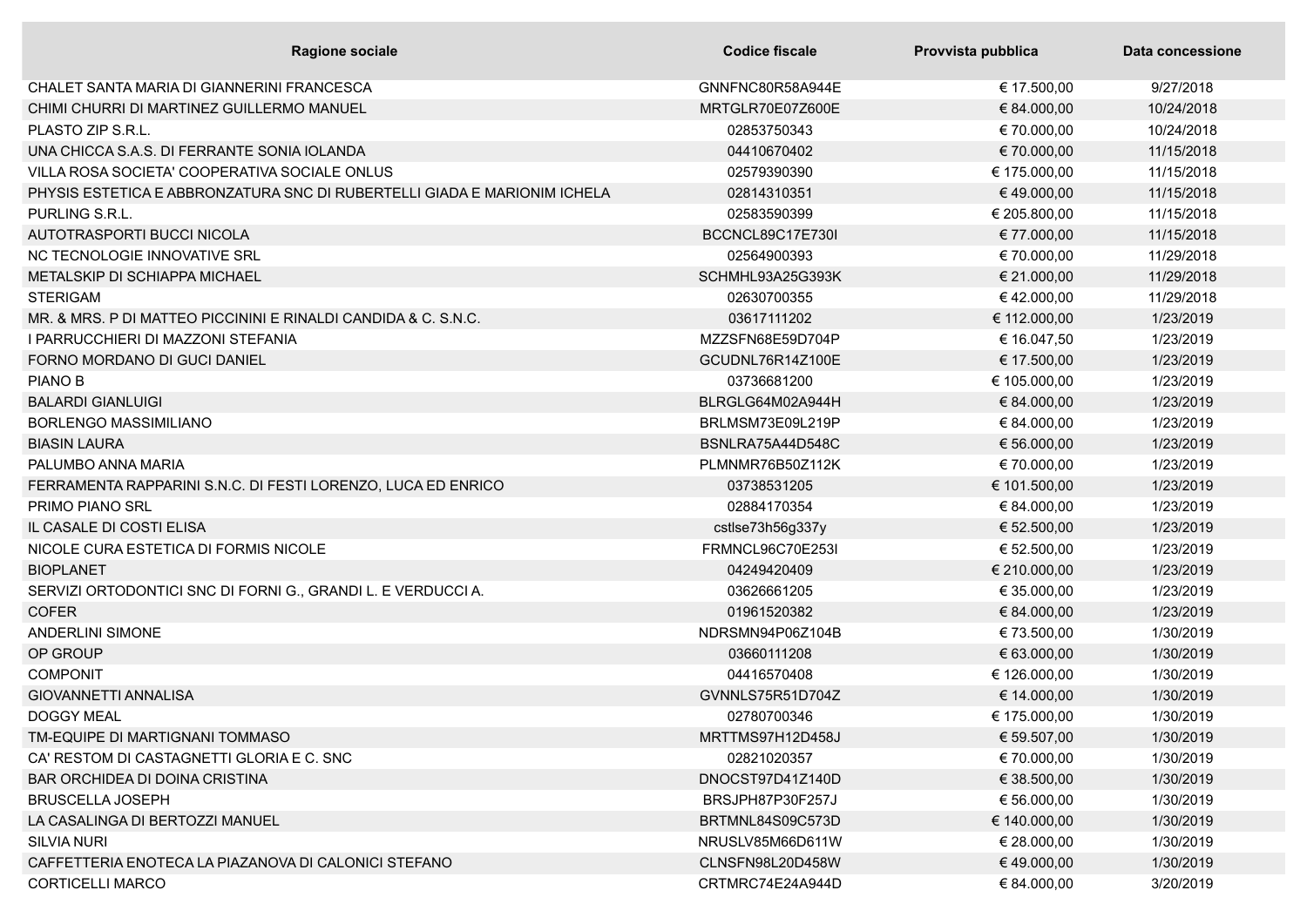| <b>Ragione sociale</b>                                                           | <b>Codice fiscale</b> | Provvista pubblica | Data concessione |
|----------------------------------------------------------------------------------|-----------------------|--------------------|------------------|
| <b>GELATERIA IL BORGHETTO DI PAOLO BABINI</b>                                    | BBNPLA92P18A944Q      | € 28.000,00        | 4/17/2019        |
| SOS SECRET OF SOUND S.R.L.                                                       | 02892700341           | € 38.500,00        | 4/17/2019        |
| <b>GORI BRUNO</b>                                                                | GROBRN67P17A944M      | € 70.000,00        | 4/17/2019        |
| SANO MEDICAL FITNESS DI VARTANOVA KATYA AGOP                                     | VRTKYG82S50Z104Y      | €44.030,00         | 4/17/2019        |
| <b>LA BALENA</b>                                                                 | 01773180334           | €49.000,00         | 4/17/2019        |
| F3 I MECCATRONICI DI ZINI GIUSEPPE E C. SNC                                      | 02614230395           | €42.000,00         | 4/17/2019        |
| DOBBOLETTA FRANCESCO                                                             | DBBFNC75A15A944C      | € 35.000,00        | 4/17/2019        |
| RDF PROJECT S.R.L.                                                               | 02530360391           | € 70.000,00        | 5/16/2019        |
| <b>ROCCA PIERLUIGI</b>                                                           | RCCPLG72B18A944J      | € 70.000,00        | 5/16/2019        |
| <b>FRANZINI MARCO</b>                                                            | FRNMRC88P21G535J      | €49.000,00         | 5/16/2019        |
| TORNERIA MECCANICA SAVINI DOMENICO E FIGLI SRL                                   | 02557100399           | € 151.900,00       | 5/16/2019        |
| <b>IMPULSI S.R.L.</b>                                                            | 02886760343           | €49.000,00         | 5/16/2019        |
| <b>EUPHORIA</b>                                                                  | 03706611203           | € 168.000,00       | 5/16/2019        |
| FOOD VALLEY S.R.L.                                                               | 03615121203           | €49.000,00         | 5/22/2019        |
| <b>DIPIERRI ANTONIO</b>                                                          | DPRNTN91H11H223B      | € 73.500,00        | 6/6/2019         |
| DOPPIO TOLUP DI DALLARI LAURA                                                    | DLLLRA80R66H223G      | € 21.000,00        | 6/6/2019         |
| SCHIAPPA ROMANO SNC DI SCHIAPPA MASSIMO E ROBERTO                                | 02882380344           | € 24.500,00        | 6/6/2019         |
| L'OFFICINA DEI BAMBINI DI ELISA BISELLI                                          | BSLLSE82H68G842Q      | € 119.000,00       | 6/6/2019         |
| OPERA ZERO                                                                       | 03747811200           | €45.500,00         | 6/6/2019         |
| RISTORANTE IL CAPPON MAGRO                                                       | CLLFRC83B52D969O      | € 119.926,94       | 6/6/2019         |
| MP SERVICE DI PASSERINI MATTEO                                                   | PSSMTT88D19A785Q      | € 35.000,00        | 6/6/2019         |
| PASQUALI GIAMPAOLO                                                               | PSQGPL68P23A944M      | € 63.000,00        | 6/6/2019         |
| PB SERVICES DI PAOLA BIGI                                                        | BGIPLA65P63A944K      | €42.000,00         | 6/6/2019         |
| REVERSE S.R.L.                                                                   | 06468070484           | € 210.000,00       | 6/6/2019         |
| STUDIOVENTURELLI SRLS                                                            | 03783360369           | € 58.100,00        | 6/6/2019         |
| <b>MAZAPEGUL SRL</b>                                                             | 04410240404           | € 140.000,00       | 6/6/2019         |
| ABATEWALA FOODTRUCK                                                              | CNCSMN96L26B042B      | € 35.000,00        | 6/6/2019         |
| OFFICINA MEME ARCHITETTI SRL                                                     | 02619430396           | € 24.500,00        | 6/27/2019        |
| <b>KONETICA SRL</b>                                                              | 04449340407           | €42.000,00         | 6/27/2019        |
| <b>I CHIOSTRI</b>                                                                | 01763270335           | € 133.000,00       | 6/27/2019        |
| WELLNESS D'ARGENTO S.R.L.S.                                                      | 02633580390           | € 50.218,00        | 6/27/2019        |
| VET MEDICAL S.R.L.                                                               | 04333200402           | € 105.000,00       | 6/27/2019        |
| <b>ARCOSERVICE</b>                                                               | 03713861205           | € 37.100,00        | 6/27/2019        |
| DOMUS MATERIAE S.R.L.                                                            | 03777331202           | € 140.000,00       | 6/27/2019        |
| PIFON SRL                                                                        | 03744601208           | € 35.000,00        | 6/27/2019        |
| EDERA RITMICA SOCIETA' SPORTIVA DILETTANTISTICA A RESPONSABILITA' LIMITATA (SSD) | 02611310398           | € 63.000,00        | 7/10/2019        |
| MANINPASTA DI FECCIA ILARIA                                                      | FCCLRI85D70D611B      | € 35.265,30        | 7/10/2019        |
| 4-H GRINDING SOLUTIONS DI PANCIROLI SIMONE                                       | PNCSMN87L28H223M      | € 28.000,00        | 7/10/2019        |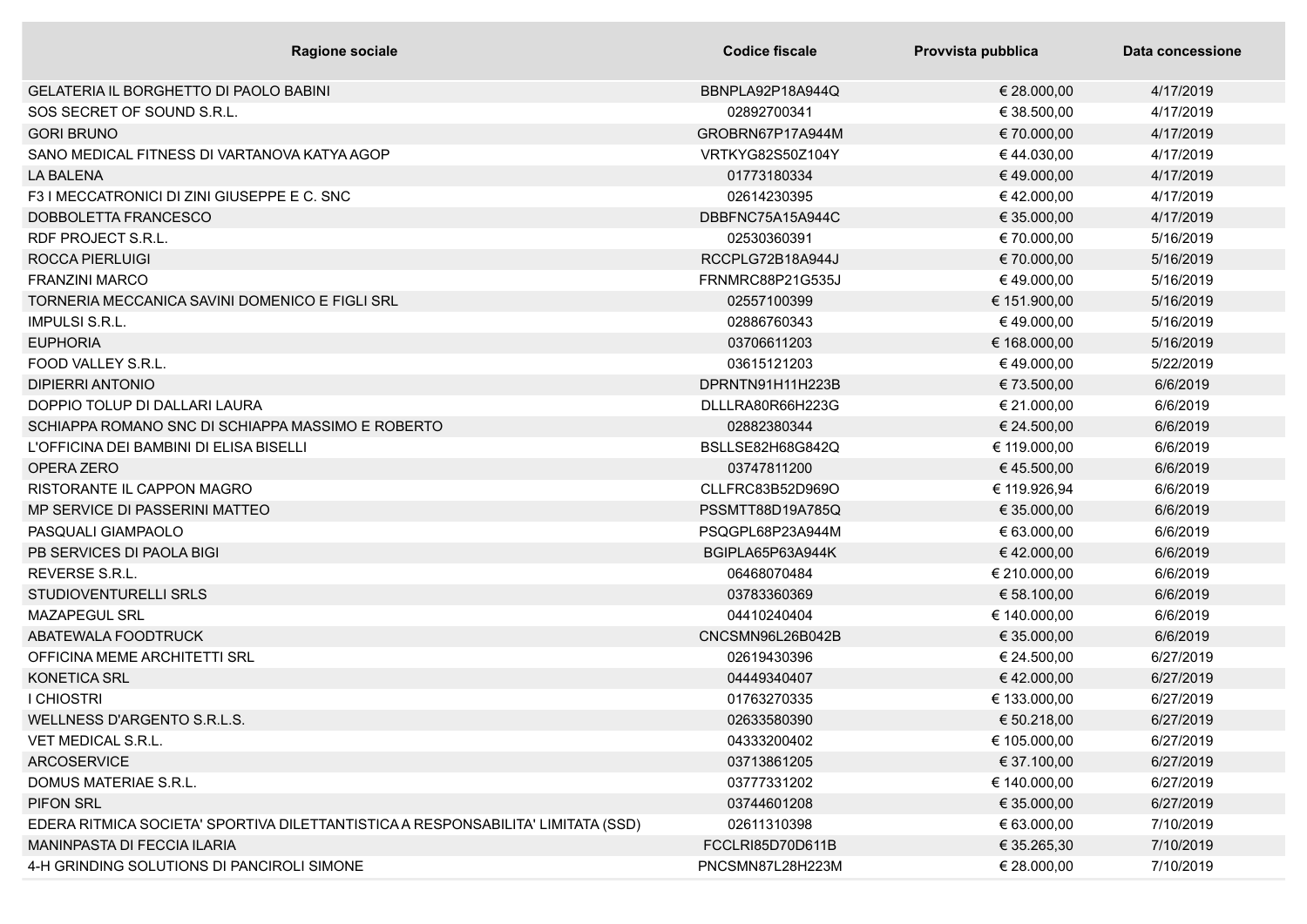| Ragione sociale                                               | <b>Codice fiscale</b> | Provvista pubblica | Data concessione |
|---------------------------------------------------------------|-----------------------|--------------------|------------------|
| <b>CORNENCO ANA MARIA</b>                                     | CRNNMR79A43Z129U      | € 70.000,00        | 7/10/2019        |
| IL SALOTTO DI TANIA DI LONGOBARDO GAETANA                     | LNGGTN89E69F083U      | € 31.500,00        | 7/10/2019        |
| MAHIKI SNC DI BERTELLI LUCA & TOKARCHUK VIKTORIIA             | 02748290356           | € 70.000,00        | 7/10/2019        |
| CAFÈ GARAGE DI MONDUCCI FEDERICO                              | MNDFRC84C27C265W      | € 35.000,00        | 7/24/2019        |
| GUERO SOCIETA' A RESPONSABILITA' LIMITATA SEMPLIFICATA        | 03768861209           | €42.000,00         | 7/24/2019        |
| <b>ALFARAEE</b>                                               | 03705231201           | € 210.000,00       | 7/24/2019        |
| <b>EMOTION BIKE</b>                                           | 04394520409           | € 14.000,00        | 7/24/2019        |
| NEW ERA FITNESS SOCIETA' SPORTIVA DILETTANTISTICA A R.L.      | 03780301200           | € 70.000,00        | 7/24/2019        |
| <b>GRAFICA &amp; TECNOLOGIA S.R.L.</b>                        | 03574761205           | € 140.000,00       | 7/24/2019        |
| GARI S.A.S. DI BIGHI GABRIELE & C.                            | 03777791207           | € 84.000,00        | 7/24/2019        |
| PEPITA DI BANDINI SANDRA & C. S.N.C.                          | 02642370395           | € 28.000,00        | 12/23/2019       |
| BITA AUTOTRASPORTI DI BITA LONI                               | BTILNO67A03Z100J      | € 35.000,00        | 12/23/2019       |
| <b>CEFAR SRL</b>                                              | 02527060392           | € 14.700,00        | 12/23/2019       |
| ANNA S.A.S. DI MICHELACCI GIULIA & CO.                        | MCHGLI86T50C573Z      | € 210.000,00       | 12/23/2019       |
| BURRO E SALVIA DI MONTALTI SARA                               | MNTSRA79T51H199X      | € 24.500,00        | 12/23/2019       |
| <b>VASUMINI RICCARDO</b>                                      | VSMRCR84C28C573H      | € 99.750,00        | 12/23/2019       |
| <b>CALESTANI SAMANTHA</b>                                     | CLSSNT72B56H199F      | € 66.500,00        | 12/23/2019       |
| <b>ADVANCE FISHING</b>                                        | 03593971207           | € 23.919,00        | 1/29/2020        |
| L'ARTE DELL'ESTETICA DI PASOTTI CINZIA                        | PSTCNZ63A58A944D      | € 21.000,00        | 1/29/2020        |
| THE BURGER BROTHERS SNC DI VENTRUCCI NICOLA E SABBATANI CARLO | 02584960393           | € 31.500,00        | 1/29/2020        |
| <b>BIKE LINE DI ZOLI MATTIA</b>                               | ZLOMTT91M08D458D      | € 38.500,00        | 1/29/2020        |
| FORNO MORDANO DI GUCI DANIEL                                  | GCUDNL76R14Z100E      | € 66.500,00        | 1/29/2020        |
| CAFFE'EBBASTA DI IADEVAIO DANTE                               | DVIDNT00A12I158Z      | € 25.900,00        | 1/29/2020        |
| <b>GROPASI SPARTAK</b>                                        | GRPSRT73T14Z100U      | €42.000,00         | 1/29/2020        |
| ALEVIT DI ALESSANDRA STOPPA                                   | STPLSN67A49A944W      | € 49.000,00        | 1/29/2020        |
| <b>ATS NEXT</b>                                               | 03785961206           | € 105.000,00       | 1/29/2020        |
| CHIOSCO DEI SAPORI DI ALGERI MONIA                            | LGRMNO69S51H223W      | € 22.050,00        | 1/29/2020        |
| AMBROSIA GOURMET SRL                                          | 02923670349           | € 28.000,00        | 1/29/2020        |
| CONTRO.LUCE DI SANSAVINI ARIANNA                              | SNSRNN95A46H199O      | € 14.700,00        | 1/29/2020        |
| RAMBELLI FLORIAN                                              | RMBFRN89B17H199Z      | € 14.700,00        | 1/29/2020        |
| AGR GEST S.R.L.                                               | 03826401204           | € 70.000,00        | 2/6/2020         |
| <b>IVANA DARDI</b>                                            | DRDVNI64M71A726C      | € 94.500,00        | 2/6/2020         |
| <b>RB STAMPI SRL</b>                                          | 02917530343           | € 84.000,00        | 2/6/2020         |
| ISO MD SOCIETA' A RESPONSABILITA' LIMITATA SEMPLIFICATA       | 02648730394           | € 31.500,00        | 2/6/2020         |
| GOOD HAIR DI MUNTONI ROMINA                                   | MNTRMN82E61B019X      | € 24.500,00        | 2/6/2020         |
| TARONITREND S.R.L.                                            | 02647060397           | € 28.000,00        | 2/6/2020         |
| COME IN UNA FAVOLA DI GREGORONI GIULIA                        | GRGGLI95S54C357S      | € 28.000,00        | 2/6/2020         |
| <b>CONNECT</b>                                                | 03825061207           | € 175.000,00       | 2/6/2020         |
| <b>FOOD REBELS</b>                                            | 03821981200           | € 112.000,00       | 2/6/2020         |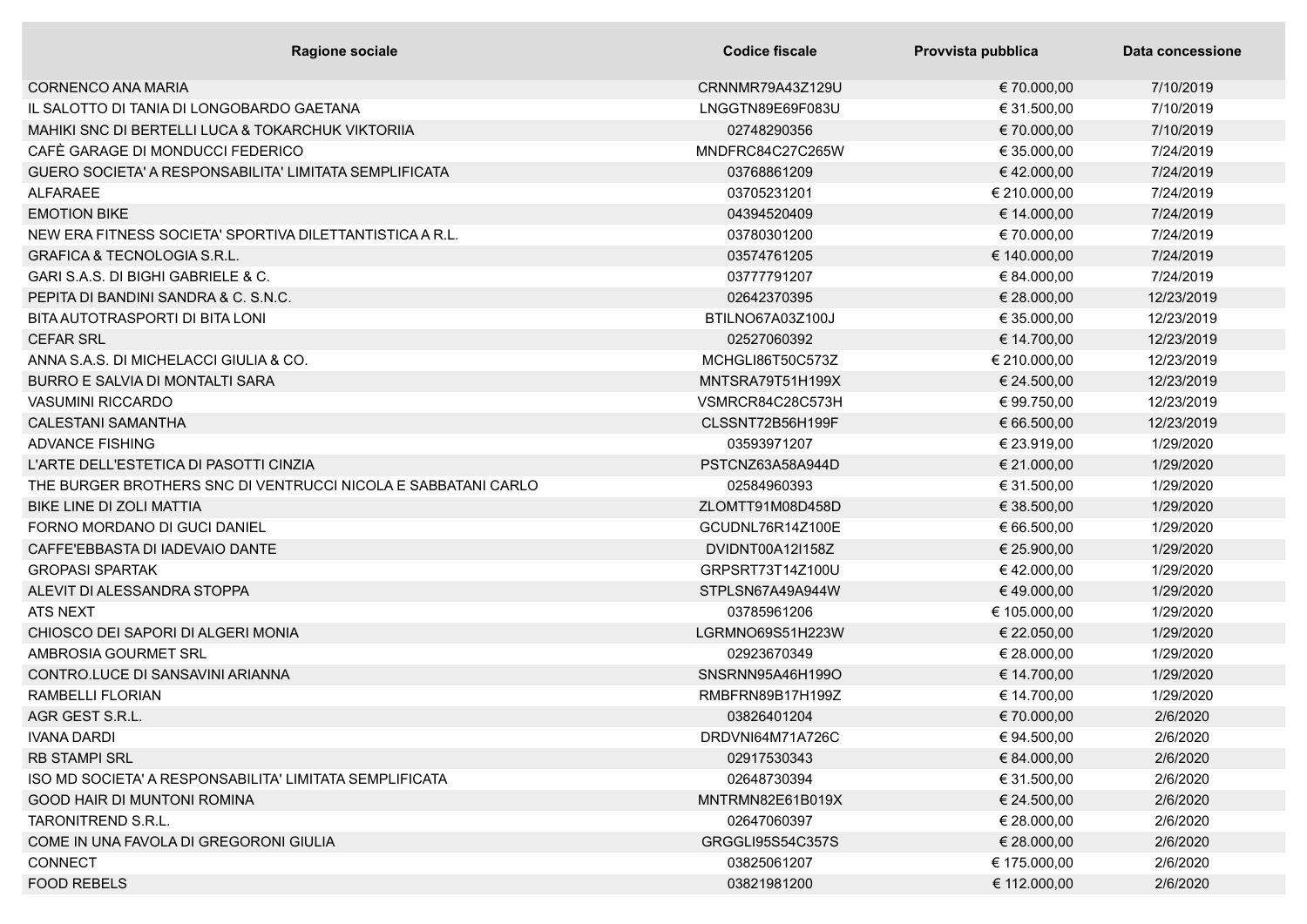| <b>Ragione sociale</b>                                                      | <b>Codice fiscale</b> | Provvista pubblica | Data concessione |
|-----------------------------------------------------------------------------|-----------------------|--------------------|------------------|
| <b>MICHELA MARRA</b>                                                        | MRRMHL88H61A944L      | € 35.000,00        | 2/6/2020         |
| <b>CHAPEL ENGINEERING S.R.L.</b>                                            | 02615450398           | € 21.000,00        | 2/12/2020        |
| DIFLY S.R.L.                                                                | 02763230352           | € 25.340,00        | 2/12/2020        |
| SPADA & GATTI S.R.L.                                                        | 02594140390           | € 74.900,00        | 2/12/2020        |
| AL.MA                                                                       | 02631910391           | €42.000,00         | 2/28/2020        |
| DA.DO                                                                       | 04443460409           | € 70.000,00        | 2/28/2020        |
| <b>BLQREW</b>                                                               | 03771821208           | €42.000,00         | 2/28/2020        |
| AMERICAN SYSTEM IL BULBO SRL                                                | 03616571208           | €49.000,00         | 2/28/2020        |
| <b>SUPER</b>                                                                | 03811481203           | € 210.000,00       | 2/28/2020        |
| <b>BEZZI SELF</b>                                                           | BZZDNL69R30D704R      | € 105.000,00       | 2/28/2020        |
| LA BITTA                                                                    | 03754181208           | € 32.900,00        | 3/17/2020        |
| <b>MARTINI ULISSE</b>                                                       | MRTLSS70L17A944H      | € 56.000,00        | 3/17/2020        |
| <b>NAECO SRL</b>                                                            | 02646920393           | € 35.000,00        | 3/17/2020        |
| INNOVENTICINQUE SOCIETA' A RESPONSABILITA' LIMITATA SEMPLIFICATA            | 03821061201           | € 23.800,00        | 3/17/2020        |
| <b>CERRA BARBARA</b>                                                        | CRRBBR77H44L219K      | € 38.500,00        | 3/17/2020        |
| ICELAB SND DI MARANI ERIK E MARANI MIRKO                                    | 03823531201           | € 66.500,00        | 3/17/2020        |
| <b>WORLD WIDE THEATRE</b>                                                   | 04384140408           | € 28.000,00        | 3/17/2020        |
| PSGA MEDOLLA - SOCIETA' SPORTIVA DILETTANTISTICA A RESPONSABILITA' LIMITATA | 90045530368           | € 18.550,00        | 3/26/2020        |
| ARTESANA DI ZAMBON NELANYELA                                                | ZMBNNY75C54Z614B      | € 28.000,00        | 3/26/2020        |
| <b>GELATERIA IL FIORE 2.0 DI MELATO ANTONELLA</b>                           | MLTNNL67T41L826S      | €42.000,00         | 5/12/2020        |
| VALENTI GIARDINI DI VALENTI EMANUELE                                        | VLNMNL80R31D458U      | € 17.500,00        | 5/26/2020        |
| <b>DELFANTI PAOLO</b>                                                       | DLFPLA93E19C261O      | €42.000,00         | 7/9/2020         |
| ESSENZA DI APHRODITE DI GUARRACINO ALESSIA                                  | GRRLSS97T42F257I      | € 28.000,00        | 10/28/2020       |
| AMBROSIA GOURMET SRL                                                        | 02923670349           | € 21.000,00        | 10/28/2020       |
| CHIEREGATTO DANIELE                                                         | CHRDNL87B08G674G      | € 30.100,00        | 10/28/2020       |
| <b>QUIXIT RAVENNA S.R.L.</b>                                                | 02645170396           | € 199.500,00       | 11/10/2020       |
| UN SOFFIO DI BELLEZZA DI LENIR SCOPEL                                       | SCPLNR70R54Z602T      | € 35.000,00        | 11/10/2020       |
| L'ARTIGIANO DELLA PIZZA S.N.C. DI BINI DENNI E POZZI FEDERICO               | 02666300393           | € 19.600,00        | 11/10/2020       |
| TRE PINI DI SCALAMBRA MICHELLE                                              | SCLMHL91P53A944Z      | € 42.000,00        | 11/10/2020       |
| OVER THE TOP GYM SRL                                                        | 02069040380           | € 84.000,00        | 11/20/2020       |
| OFFICINA MANUTENZIONE INDUSTRIALE DI PRESICCE ALESSIO                       | PRSLSS75M10D458V      | €49.000,00         | 11/20/2020       |
| <b>BONELLO STEFANO</b>                                                      | BNLSFN80B08E730U      | €43.400,00         | 11/30/2020       |
| ODONTOTECNICA BALDI DI BALDI ALESSANDRO                                     | BLDLSN78A27A944D      | € 28.000,00        | 11/30/2020       |
| FARMACIA SAN GIORGIO S.N.C. DEI DOTTORI MARMOTTI ALDO E MARGHERITA          | 01806500334           | € 70.000,00        | 12/16/2020       |
| ESSENZIALE DI CALDERONI GIULIA E DI LEO LORENZO S.N.C.                      | 02664350390           | € 21.980,00        | 12/16/2020       |
| L'AURORA DI DESIANTE VITO                                                   | dsnyti92d23e155t      | € 56.000,00        | 12/16/2020       |
| ONORANZE FUNEBRI CITTA' DI GUASTALLA CASA FUNERARIA SRL                     | 02898090358           | € 126.000,00       | 12/16/2020       |
| SMART WASH LAUNDRY DI JOVANCA CIRIELLO                                      | crljnc74e64b819o      | €49.000,00         | 12/16/2020       |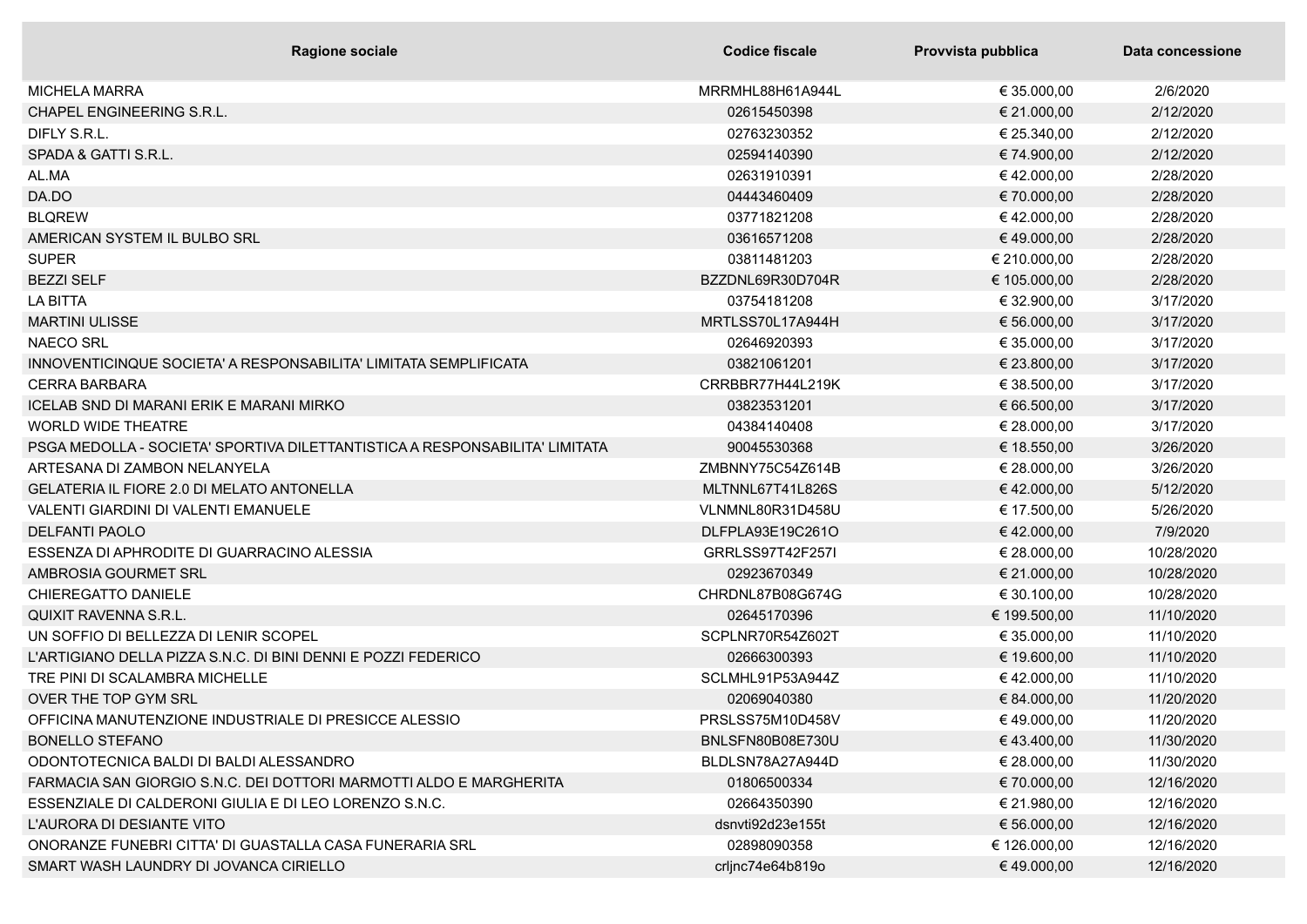| <b>Ragione sociale</b>                                    | Codice fiscale   | Provvista pubblica | Data concessione |
|-----------------------------------------------------------|------------------|--------------------|------------------|
| ZIGGY STYLE DI ANZALONE ZEGORI ZENO                       | NZLZRZ93H19L885N | € 17.500,00        | 12/16/2020       |
| PELLONI ALIMENTARI DI MANFELLOTTI ANGELO E C. SNC         | 03928220361      | €48.561,10         | 1/11/2021        |
| EXQUISITO GOODFOOD S.R.L.                                 | 03869551204      | € 24.500,00        | 1/11/2021        |
| <b>FYSIODELTA</b>                                         | 02902520341      | € 147.000,00       | 1/11/2021        |
| SOLIDEA S.R.L.                                            | 03701880365      | € 104.982,50       | 1/26/2021        |
| <b>KERAMIX SRL</b>                                        | 03926050364      | €42.000,00         | 1/26/2021        |
| <b>AMADUCCI PISCINE</b>                                   | 04419570405      | € 140.000,00       | 1/26/2021        |
| LA GIOCARTOLERIA SNC DI CANAZZA CHIARA E GIOIA GIANFRANCO | 02072100387      | € 33.812,00        | 1/26/2021        |
| ALOHA S.A.S. DI MINAYA MALDONADO JUAN DANIEL & C.         | 03760341200      | € 70.000,00        | 2/12/2021        |
| <b>GIUSTA</b>                                             | 04521170409      | € 175.000,00       | 2/12/2021        |
| <b>WATER SET</b>                                          | 03815791201      | € 103.792,50       | 2/19/2021        |
| <b>BRUCALIFFO</b>                                         | 02949390344      | € 38.500,00        | 3/30/2021        |
| PADEL NIVIANO S.S.D.R.L.                                  | 01819990332      | € 154.000,00       | 5/21/2021        |
| RICCI CON GELATI S.N.C. DI RICCI FRANCESCO & C.           | 02664500390      | € 70.000,00        | 6/11/2021        |
| <b>BARONCINI MICHAEL</b>                                  | BRNMHL96H23H199L | € 31.500,00        | 7/12/2021        |
| PASTALAB DI BONATI ALESSANDRA                             | BNTLSN89T45G337Z | € 21.000,00        | 7/12/2021        |
| <b>VISION TRAINING</b>                                    | 02963640343      | € 70.000,00        | 7/12/2021        |
| <b>CELENTANO MARIO</b>                                    | CLNMRA75E04G902Y | € 70.000,00        | 7/12/2021        |
| <b>HEROE'S</b>                                            | 02610500395      | € 210.000,00       | 7/12/2021        |
| <b>TELO PACK</b>                                          | 03961870361      | € 210.000,00       | 7/12/2021        |
| <b>SGUBBI ALESSANDRO</b>                                  | SGBLSN94H15C265G | € 56.000,00        | 7/12/2021        |
| <b>FGF SRL</b>                                            | 03937371205      | € 112.000,00       | 7/29/2021        |
| LUPU ION                                                  | LPUNIO92D14Z140V | € 70.000,00        | 7/29/2021        |
| MT LAB S.R.L.                                             | 02613380399      | € 81.200,00        | 7/29/2021        |
| <b>BUON APPETITO DI BARZAGLI ROSSELLA</b>                 | BRZRSL66E45D612V | € 31.500,00        | 7/29/2021        |
| <b>TRONCONI MIRELLA</b>                                   | TRNMLL86D60D458X | € 35.000,00        | 7/29/2021        |
| MAGNA E STA ZET DI MARCHETTI MASSIMO                      | MRCMSM88L05C357V | €49.000,00         | 7/29/2021        |
| <b>DETTORI GIOVANNI</b>                                   | DTTGNN97B15A944Z | €49.663,60         | 7/29/2021        |
| <b>BREAKING LAB</b>                                       | 03902171200      | €43.400,00         | 7/29/2021        |
| SELLING S.R.L.                                            | 03822800367      | € 105.000,00       | 9/9/2021         |
| <b>RE-ABILITO</b>                                         | 03675201200      | € 210.000,00       | 9/9/2021         |
| OFFICINE GOURMET S.R.L.                                   | 02690580390      | € 35.000,00        | 10/8/2021        |
| <b>BERPAL</b>                                             | 02665190399      | € 70.000,00        | 10/15/2021       |
| STUDIO ESTETICO SOFI' DI COSTIN IULIANA MIRABELA          | CSTLMR83L50Z129H | € 15.960,00        | 10/22/2021       |
| QUIXIT CASALECCHIO                                        | 02677290393      | € 105.000,00       | 11/12/2021       |
| LOGICA BIO S.R.L.                                         | 03956871200      | € 21.000,00        | 11/12/2021       |
| CENTRO PNEUMATICI RAVENNATE S.R.L.                        | 02688560396      | € 70.000,00        | 11/12/2021       |
| MO SE CAFFE' DI SERENA LUFRANO                            | LFRSRN85C56A944J | € 35.000,00        | 11/12/2021       |
| FURZENA DI BERNABINI IRENE                                | BRNRNI72L60D458S | €42.000,00         | 11/12/2021       |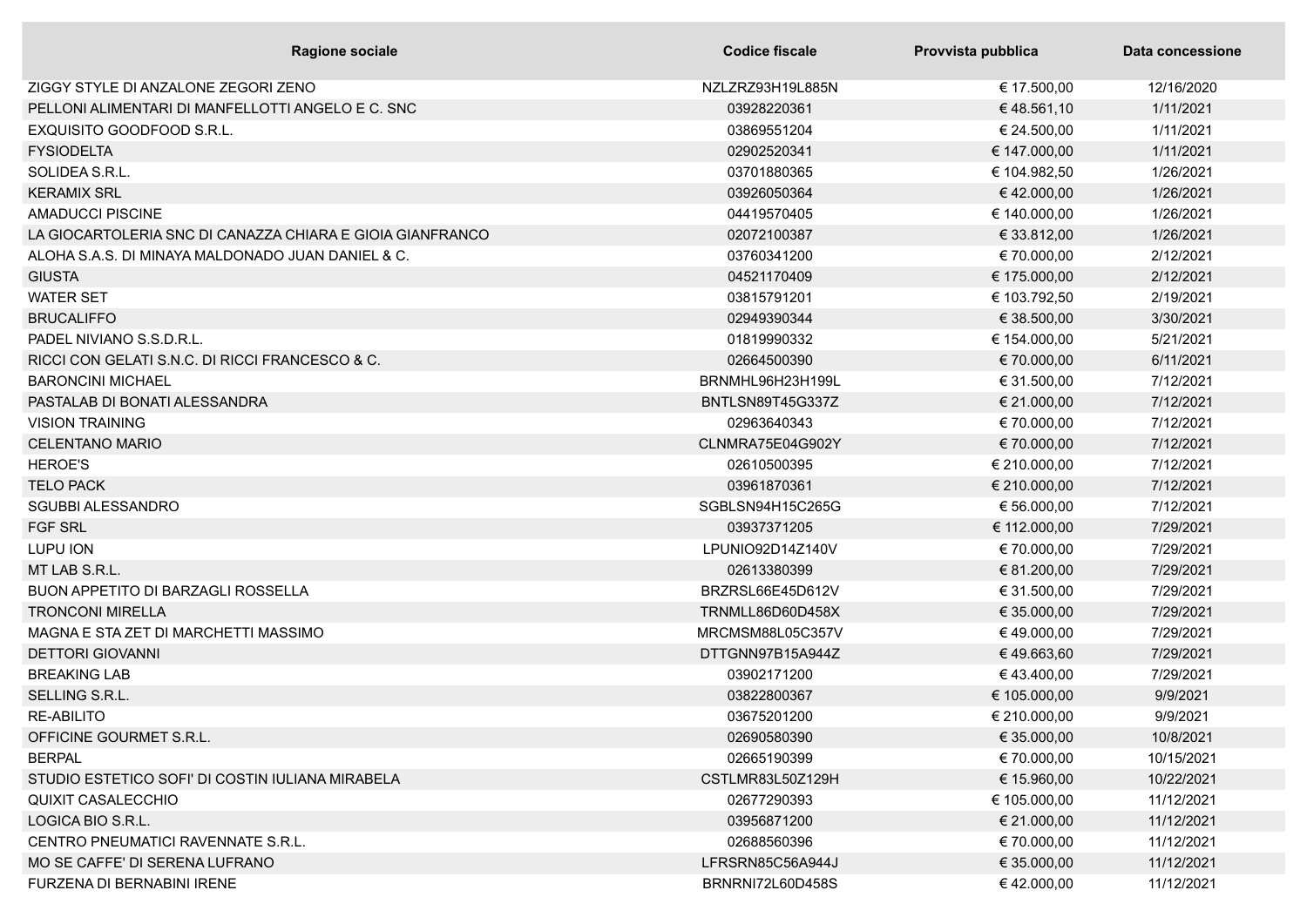| <b>Ragione sociale</b>                                   | Codice fiscale   | Provvista pubblica | Data concessione |
|----------------------------------------------------------|------------------|--------------------|------------------|
| <b>MAVI INNOVATION AND DIGITAL</b>                       | 01813520333      | € 31.500,00        | 11/26/2021       |
| <b>CIUBUC ANA</b>                                        | CBCNAA91M51Z140W | € 21.000,00        | 11/26/2021       |
| DEL PODESTA' S.R.L.                                      | 01828760338      | € 189.000,00       | 11/26/2021       |
| CUCINA VIETNAMITA DI HUYNH THI HONG                      | HYNTHN84L65Z251J | € 30.323,00        | 11/26/2021       |
| <b>VOGUE HAIR SRLS</b>                                   | 02621950399      | € 21.000,00        | 11/26/2021       |
| <b>VERO HAIR LOOK DI DILION VERONICA</b>                 | DLNVNC74M46Z140N | € 14.000,00        | 11/26/2021       |
| "LAPERLA 2" DI CAVALIERE CONCETTA                        | CVLCCT75B64C129O | € 32.200,00        | 11/26/2021       |
| <b>REALTRANS S.R.L.</b>                                  | 11723960966      | € 56.000,00        | 11/26/2021       |
| REALAB S.N.C. DI RASTELLI ALESSANDRA E RASTELLI EMILIANA | 01754170338      | € 25.200,00        | 11/26/2021       |
| FLETCHER MSW DI NALDI SAMUELE & C.                       | 03908251204      | € 70.000,00        | 11/26/2021       |
| EMER ACCONCIATORI DI DI PAOLA GIOVANNA ROBERTA           | DPLGNN93L44C351Q | € 21.000,00        | 11/26/2021       |
| <b>BUCCI S.R.L.</b>                                      | 02673320392      | € 35.000,00        | 12/14/2021       |
| <b>NEW GENERATION</b>                                    | 04462390404      | € 210.000,00       | 12/14/2021       |
| <b>GREEN SPORT</b>                                       | 04571880402      | € 210.000,00       | 12/14/2021       |
| ROTONDINA.9 DI INCERTI SARITA                            | NCRSRT68D70F257P | € 14.000,00        | 12/14/2021       |
| LA METEORA DI VUOCOLO SAMUELA                            | VCLSML79S69D458I | €42.000,00         | 12/14/2021       |
| <b>CANGUROLAB SRL</b>                                    | 03973200367      | € 66.500,00        | 12/22/2021       |
| <b>SISTERS</b>                                           | 03984690366      | € 52.119,90        | 12/22/2021       |
| VITTORIO ESTETICA E BENESSERE SRL                        | 02695910394      | € 16.800,00        | 12/22/2021       |
| CHIOSCO 11:11 DI HALIMI LEONORA                          | HLMLNR83E57Z100R | € 23.100,00        | 12/22/2021       |
| SAPORI DI ROMAGNA DI CANDI SARA                          | CNDSRA83H59E730L | €42.000,00         | 12/22/2021       |
| C.G.R.                                                   | 02756150419      | € 210.000,00       | 12/22/2021       |
| ALTOFORNO IMPASTI AGRESTI DI AGNESE PRANDI               | PRNGNS81C47B819Q | € 35.000,00        | 12/22/2021       |
| <b>COSSEDDU ELENA</b>                                    | CSSLNE01A61G337I | € 31.500,00        | 12/22/2021       |
| ALICE B. DI BOLZONI ALICE                                | BLZLCA95R70F240D | € 101.753,87       | 12/22/2021       |
| DOOR SERVICE GABRIELE SRL                                | 02697020390      | € 140.000,00       | 1/14/2022        |
| <b>ELEFANTE CRISTINA</b>                                 | LFNCST86E53L049P | € 14.322,00        | 1/14/2022        |
| <b>TOZZI ALESSANDRO</b>                                  | TZZLSN76H06A944F | € 35.000,00        | 1/14/2022        |
| <b>BENEVENTI AIDA</b>                                    | BNVDAI63A62C912Q | € 63.000,00        | 1/14/2022        |
| ESTETICA COSETTA DI GIOVANNINI COSETTA                   | GVNCTT66T69G753G | € 31.432,80        | 1/14/2022        |
| <b>PASTICCERIA FIT SRL</b>                               | 03972851202      | € 94.500,00        | 1/14/2022        |
| <b>REDESS</b>                                            | 06909380823      | € 34.300,00        | 1/14/2022        |
| WAVE DI GIULIA BUSOLI                                    | BSLGLI95P59G337Y | € 15.981,14        | 1/14/2022        |
| RC LINE S.R.L.                                           | 02635450394      | € 210.000,00       | 1/14/2022        |
| TECNIK MECCANICA DI GIOVANNINI NICOLA                    | GVNNCL85M13A785R | € 45.830,00        | 1/21/2022        |
| LABOTIC DI CRISTINA CATTABRIGA                           | CTTCST87C64F240C | € 27.877,00        | 1/27/2022        |
| <b>IDROAMBIENTE S.R.L.</b>                               | 03715131201      | € 82.600,00        | 1/27/2022        |
| <b>BOSONI GROUP</b>                                      | 01815170335      | € 25.200,00        | 1/27/2022        |